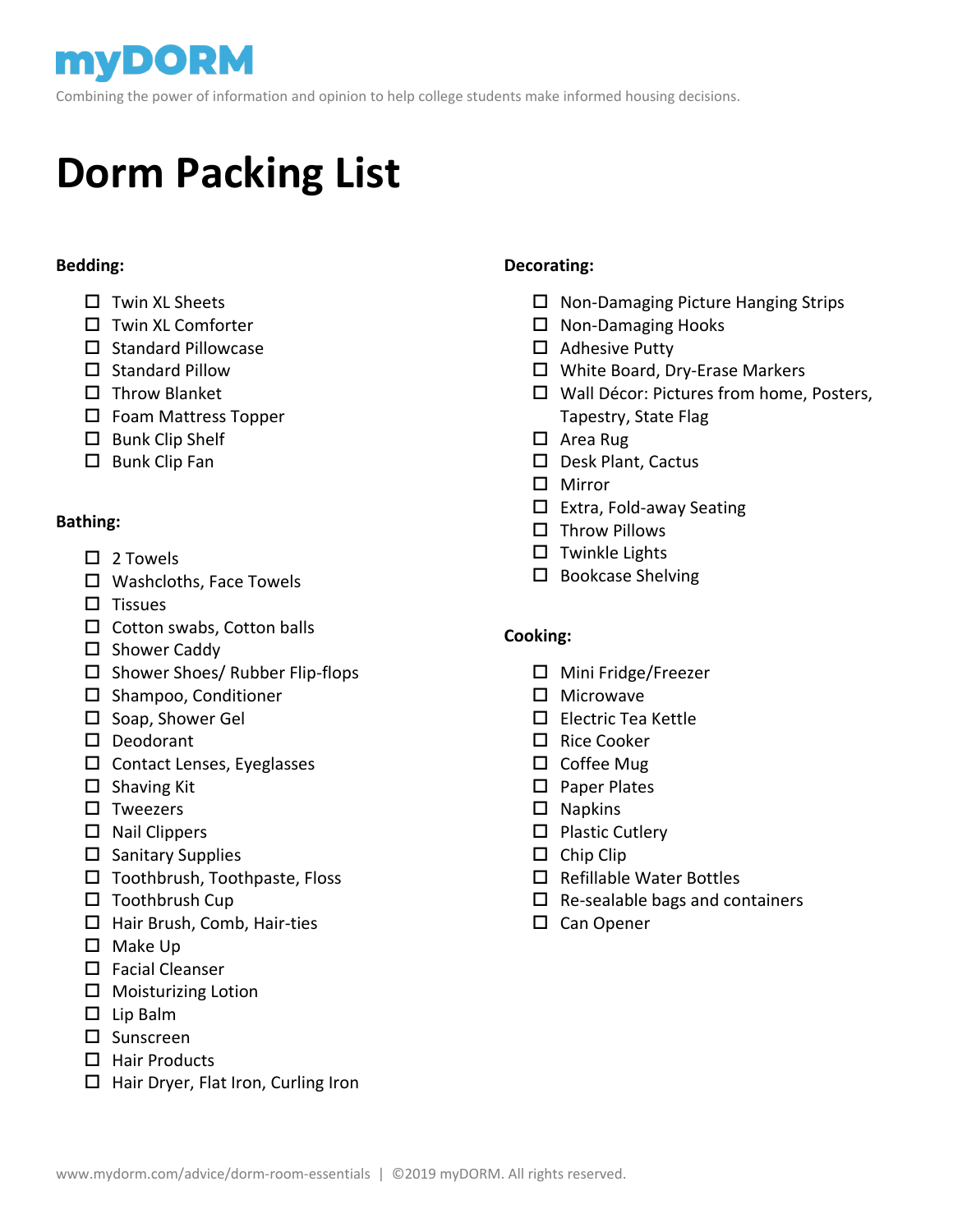## **myDORM**

Combining the power of information and opinion to help college students make informed housing decisions.

### **Eating:**

- $\square$  Candy, Gum, Mints
- $\square$  Bottled water
- □ Granola, Protein Bars
- □ Microwave Popcorn
- $\square$  Cereal
- D Dried Fruit
- $\square$  Beef Jerky
- □ Instant Coffee, Tea, Coffee Pods
- $\Box$  Hot Chocolate Packets
- $\Box$  Microwaveable Pantry Products: Instant Macaroni and Cheese
- □ Ramen Noodles
- $\square$  Soup
- $\Box$  Instant oatmeal
- □ Nut Butter
- $\square$  Bread, Wraps, Tortillas

#### **Cleaning:**

- $\square$  Pop-up Laundry Hamper
- $\square$  Laundry Detergent
- $\Box$  Laundry Money
- $\Box$  Laundry Drying Rack
- $\Box$  Mini Sewing Kit
- $\square$  Multi-Surface Disinfecting Wipes
- $\Box$  Multi-Surface Disinfecting Spray
- □ Mini Trash Can
- $\square$  Small Dishwashing Soap, Sponge

#### **Learning:**

- □ Alarm Clock
- $\square$  Pens
- $\square$  Pencils
- $\square$  Tape
- $\square$  Paper Clips
- $\square$  Scissors
- $\Box$  Highlighters
- □ Permanent Marker
- $\Box$  Ruler
- $\square$  Three-hole punch
- D Desk Drawer Organizer
- $\square$  Sticky Notes
- □ Notebooks
- $\square$  Calculator
- Calendar/Planner
- $\square$  Desk Lamp
- $\square$  Computer, Charger, cables
	- o Ethernet Cable
	- o HDMI Cable
- $\square$  Backpack

#### **Dressing:**

- $\Box$  Hangers
- $\square$  Class Wear
- Gym Wear
- $\Box$  Interview Wear
- $\Box$  Night Out Wear
- Weather Wear (Rain, Snow)
- □ Weekend Wear
- □ Boots (Rain, Snow)
- $\square$  Shoes
- $\square$  Socks
- □ Underwear
- $\square$  Pajamas
- $\square$  Bathing Suit